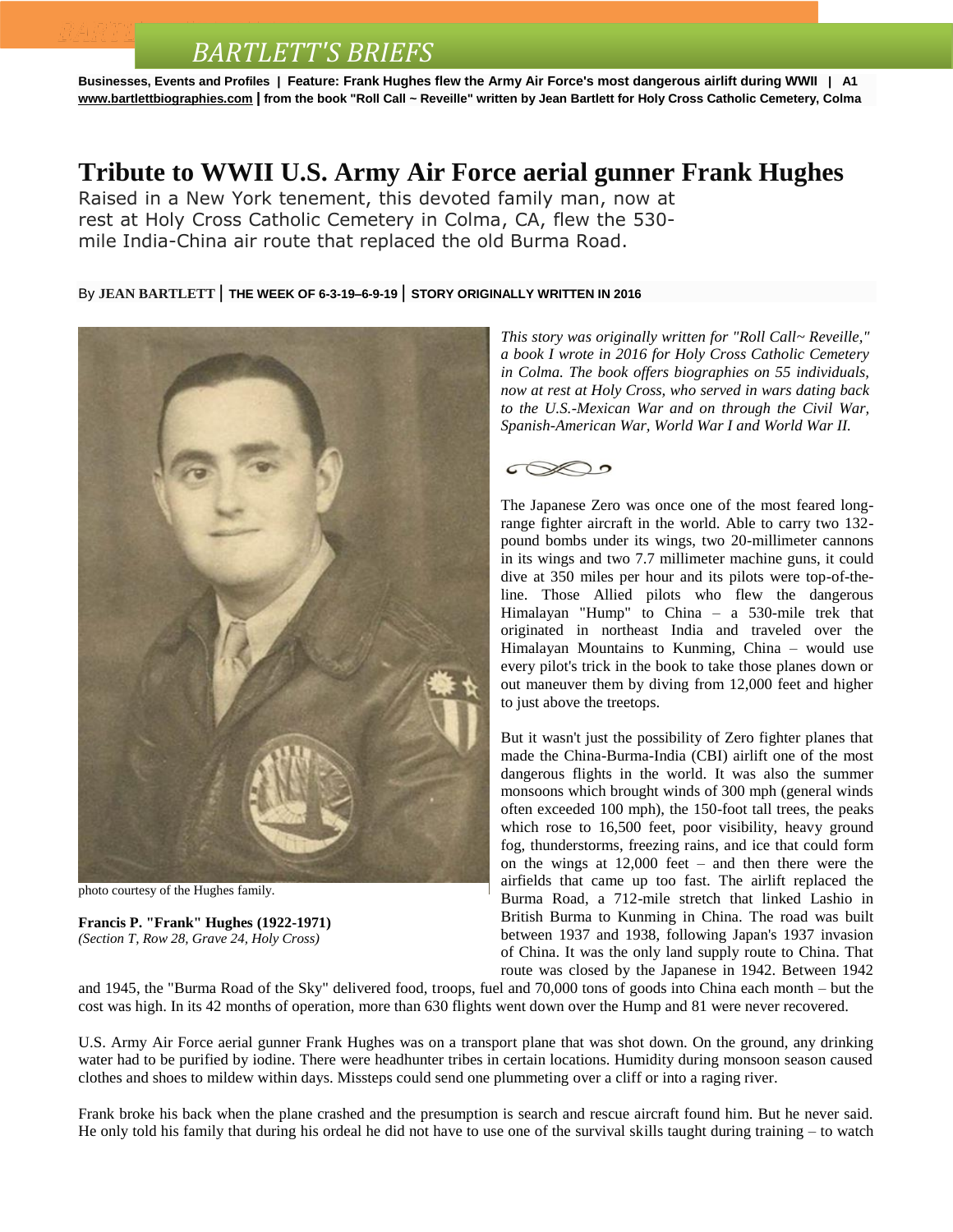### *BARTLETT'S BRIEFS*

**Businesses, Events and Profiles | Feature: Frank Hughes flew the Army Air Force's most dangerous airlift during WWII | A2 [www.bartlettbiographies.com](http://www.bartlettbiographies.com/) | from the book "Roll Call ~ Reveille" written by Jean Bartlett for [Holy Cross Catholic Cemetery, Colma](https://www.youtube.com/watch?v=sW_9xXEZkQw)**

what primates eat and then follow their lead. Had he not been kicked out of radio school at Keesler Air Force Base in Biloxi, Mississippi, perhaps he would never have known this vast daunting stretch of unforgiving terrain.

Francis Peter "Frank" Hughes was born in Manhattan on April 9, 1922 to Francis and Catherine (Ferry) Hughes. His father was born in Ireland in 1882, and in 1905, he headed from Castleblayney, County Monaghan, to New York. He was a steamfitter and his jobs included work on the Empire State Building. However, one year after the Great Depression, the New York Census finds him "unemployed." His wife Catherine was born in Ireland in 1888 and in 1909 she immigrated to New York from Letterkenny, County Donegal. (Catherine died on July 18, 1940. Francis died on May 20, 1941.)

Francis and Catherine had seven children: Catherine (Hughes) Valentino, 1915; John, 1917; Edward, 1919; James, 1920; Patrick, 1921; Frank, 1922; and Margaret (Hughes) Powers, 1928. All of their children but Patrick, who died in infancy, lived into adulthood. Of the remaining six siblings, Edward was the only child who did not marry and have children. Four of the Hughes children, including Frank, made it through tenth grade. Edward left school after ninth grade and the youngest, Margie, completed high school with the support of her siblings.

"My dad grew up in a tenement very close to Central Park," his daughter Mary Hughes Stone said, "127 W. 63rd Street. A priest from his childhood parish, Church of St. Paul the Apostle, told us that in the early 20th Century, boats of immigrants would disembark at the Upper West Side harbor and settle in Hell's Kitchen."

The living conditions of Frank's childhood were rough. There were a lot of people in the family's small space, including lodgers and boarders, and there were numerous infestations of bed bugs and lice.

"My dad dropped out of high school to help the family out. He lied about his age and volunteered for the CCC (Civilian Conservation Corps) which was part of the WPA (Works Progress Administration)."

Instituted by presidential executive order, the purpose of the WPA was to generate public jobs for the unemployed. Hughes worked in the CCC from approximately 1938 to 1940. During that time he built bridges in Idaho, a place where decades later he would bring his wife and their two daughters on a family vacation. His daughter believes he moved back in with his family in 1940 (now living in Queens), to take help take care of his youngest sibling, Margie. At that point, Frank and his brother Johnny were working at a chain grocery store, his brother Eddie found work as a butcher, and his sister Catherine was working as a switchboard operator at an appliance store.

Following the United States entry into the Second World War on December 8, 1941, Frank signed on with the U.S. Army Air Corps and was sent to radio school at Kessler Air Force Base. He and another enlistee were late getting back to base on a pass and were thrown out of school. He was then trained as an aerial gunner. By the time he was discharged from the service, his sister Catherine was living in California. Her husband, Charlie Valentino, had been released from the service in California and found work as a correctional officer on Alcatraz. When Frank discovered California, he referred to it as "heaven," and thereafter only returned to the East Coast twice to visit family in 1950 and 1965.

Settled in California, Frank took the GED and began classes at the University of San Francisco in business accounting and would find work as a tax accountant in the Land Valuation Department of Pacific Gas and Electric (PG&E) in downtown San Francisco. He met San Francisco native Frances O'Donnell, born June 29, 1922, at a Hibernian Dance in San Francisco, November of 1947. They married on October 9, 1948, at St. John's Catholic Church in San Francisco and held their reception at the Alexander Hamilton Hotel on O'Farrell Street – a building which was converted to condos in the early 1960s.

"My dad was a bit of a risk taker and when he met my mom and decided they should get married, he needed to save for a ring – platinum, the only precious metal my mom could wear," his daughter noted. "He loved the horses, as did my Uncle Eddie, and he bolstered his savings with his winnings. Once he and my mom married, he told her she would get his entire paycheck and he would get an allowance. They did that until the day he died."

Mary said her 5-foot-9 dad was stout, wore horn-rimmed glasses and was a meticulous dresser, whether in business or casual wear. He was passionate about his Irish heritage and loyal to his siblings and many friends. He did crossword puzzles nightly, loved to read and went to the library every week. He was a strong advocate for education and believed he might have been a teacher had his childhood circumstances been different. He was a very good husband and father and was devoted to his wife and his children.